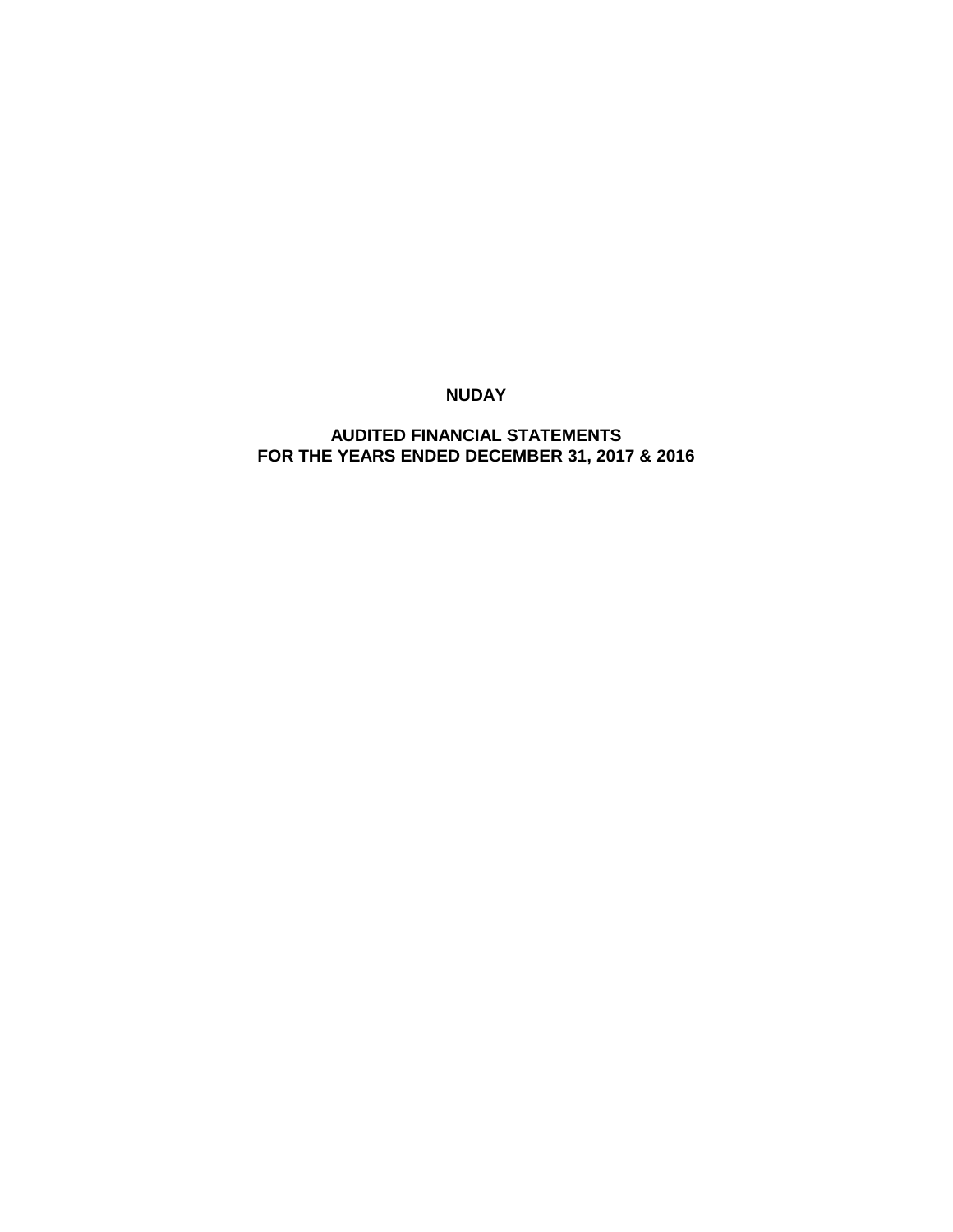# **NUDAY TABLE OF CONTENTS FOR THE YEAR ENDED DECEMBER 31, 2017**

|                                          | <b>PAGE</b> |
|------------------------------------------|-------------|
| Independent Auditors' Report             | $1 - 2$     |
| <b>Statements of Financial Position</b>  | 3           |
| <b>Statements of Activities</b>          | $4 - 5$     |
| <b>Statements of Functional Expenses</b> | $6 - 7$     |
| <b>Statements of Cash Flows</b>          | 8           |
| <b>Notes to Financial Statements</b>     | $9 - 15$    |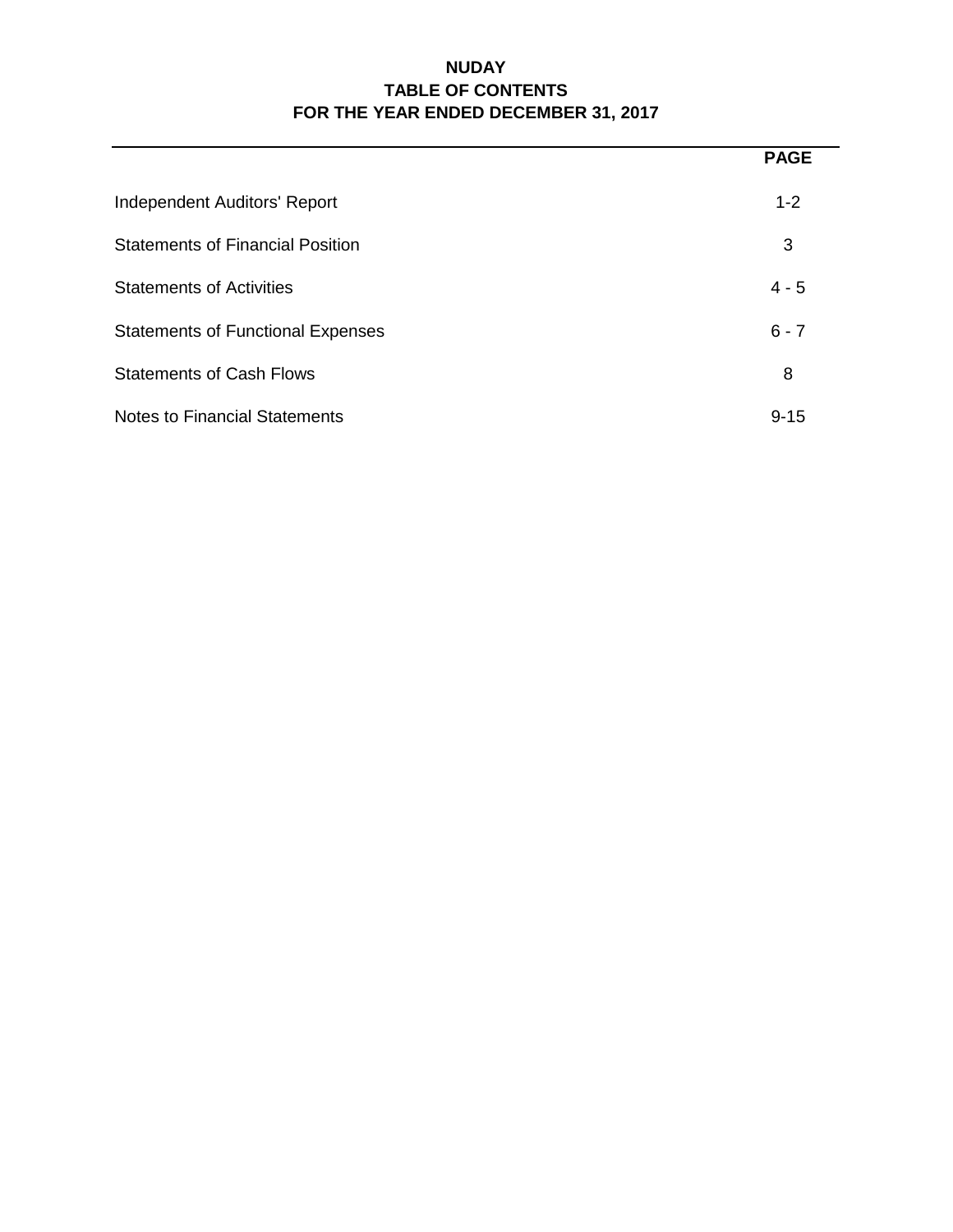

Douglas L. Naffah, C.P.A. Mary Ellin Costello, C.P.A. Marilyn A. Censullo, C.P.A.

Tel: 978.685.8540 Fax: 978.685.8740 www.naffahcpa.com

# INDEPENDENT AUDITORS' REPORT

To the Board of Directors NuDay Windham, NH

We have audited the accompanying financial statements of NuDay (a nonprofit organization), which comprise the statements of financial position as of December 31, 2017 and 2016, and the related statements of activities, functional expenses and cash flows for the years then ended, and the related notes to the financial statements.

# **Management's Responsibility for the Financial Statements**

Management is responsible for the preparation and fair presentation of these financial statements in accordance with accounting principles generally accepted in the United States of America; this includes the design, implementation, and maintenance of internal control relevant to the preparation and fair presentation of financial statements that are free from material misstatement, whether due to fraud or error.

#### **Auditors' Responsibility**

Our responsibility is to express an opinion on these financial statements based on our audit. We conducted our audit in accordance with auditing standards generally accepted in the United States of America. Those standards require that we plan and perform the audit to obtain reasonable assurance about whether the financial statements are free from material misstatement.

An audit involves performing procedures to obtain audit evidence about the amounts and disclosures in the financial statements. The procedures selected depend on the auditor's judgment, including the assessment of the risks of material misstatement of the financial statements, whether due to fraud or error. In making those risk assessments, the auditor considers internal control relevant to the entity's preparation and fair presentation of the financial statements in order to design audit procedures that are appropriate in the circumstances, but not for the purpose of expressing an opinion on the effectiveness of the entity's internal control. Accordingly, we express no such opinion. An audit also includes evaluating the appropriateness of accounting policies used and the reasonableness of significant accounting estimates made by management, as well as evaluating the overall presentation of the financial statements.

We believe that the audit evidence we have obtained is sufficient and appropriate to provide a basis for our audit opinion.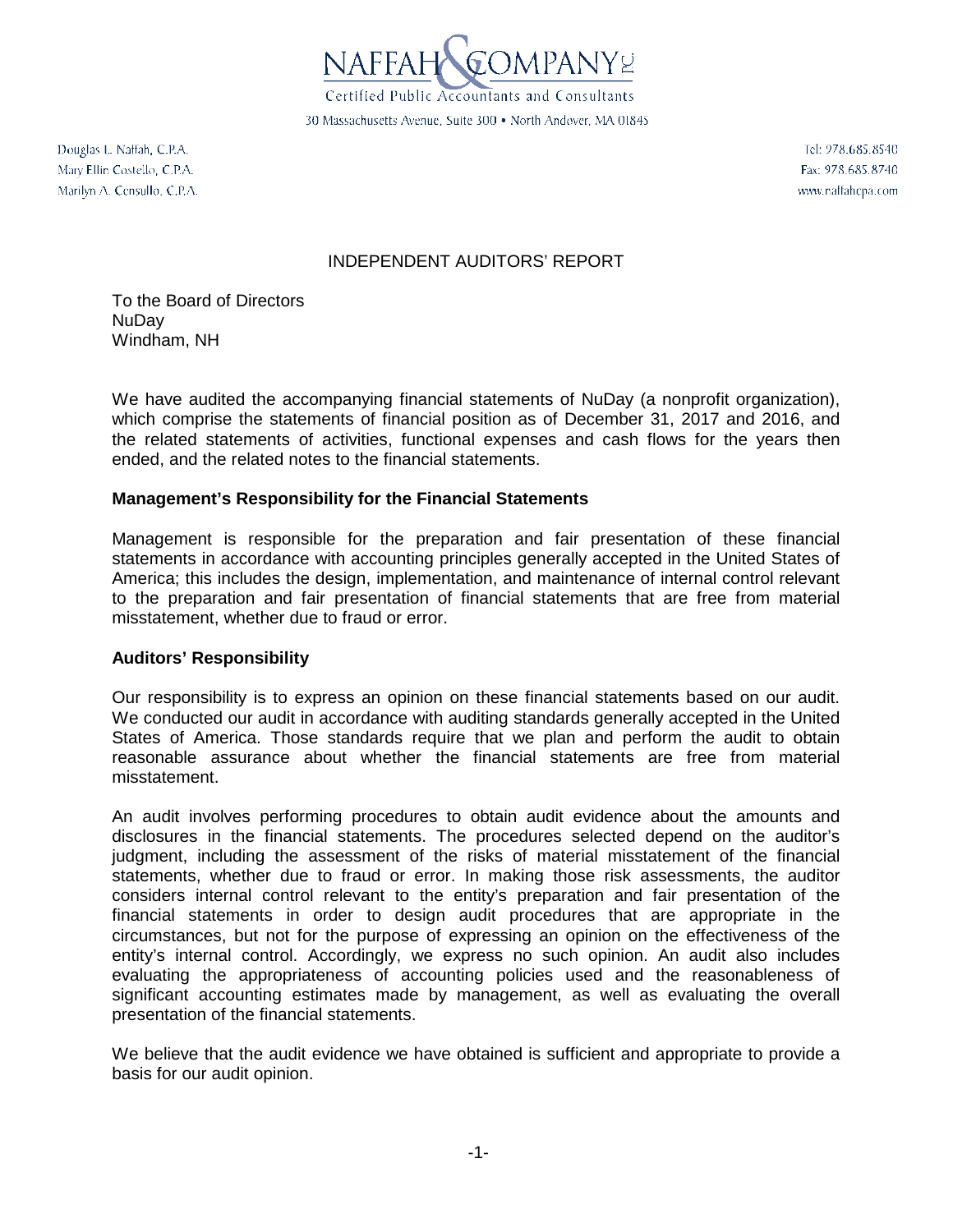# **Opinion**

In our opinion, the financial statements referred to above present fairly, in all material respects, the financial position of NuDay as of December 31, 2017 and 2016, respectively, and the changes in its net assets and its cash flows for the years then ended in accordance with accounting principles generally accepted in the United States of America.

Raffach + Congany, P.C.

June 28, 2018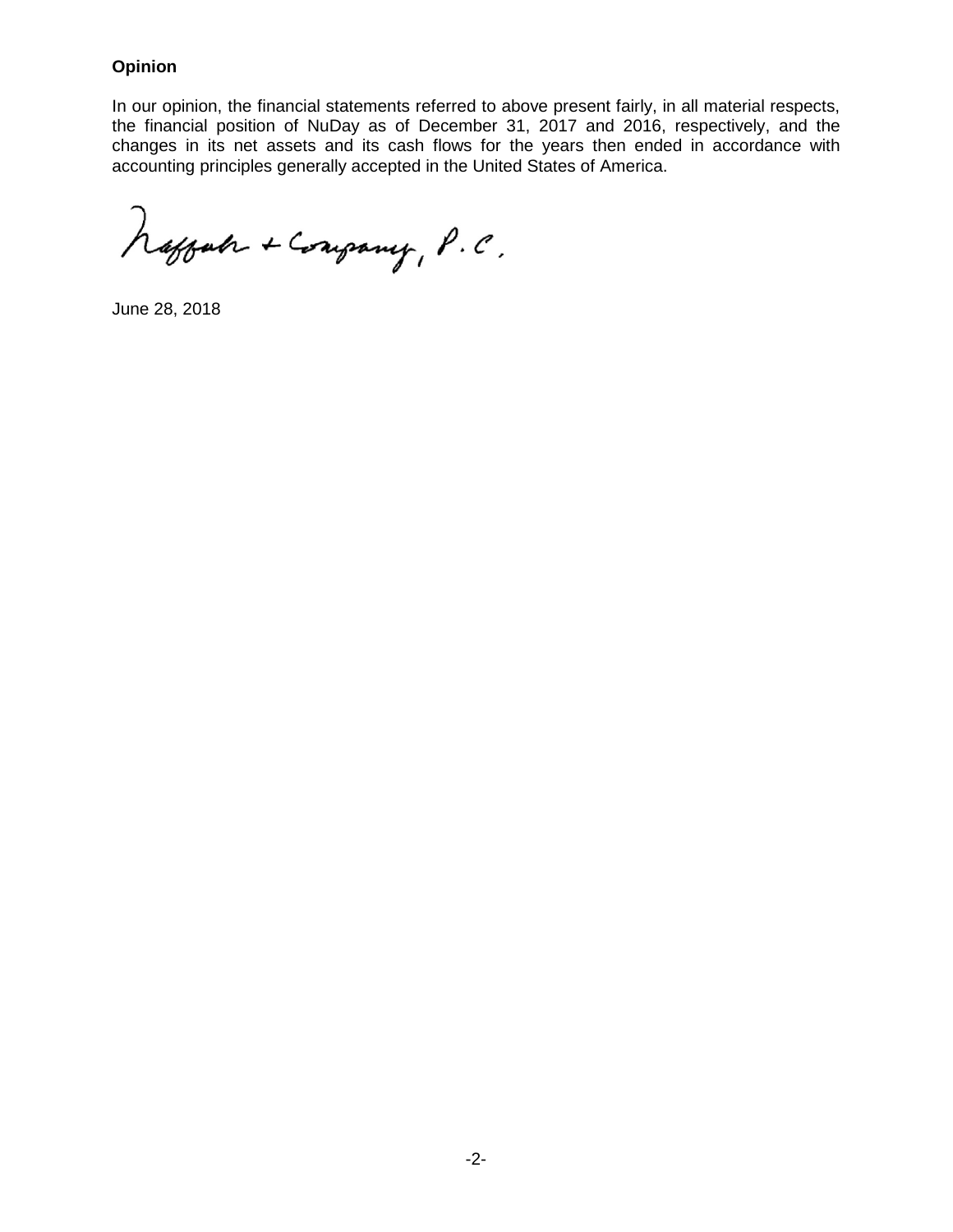## **NUDAY STATEMENTS OF FINANCIAL POSITION DECEMBER 31, 2017 AND 2016**

|                                                                                                                                                       | 2017                                        | 2016                                              |
|-------------------------------------------------------------------------------------------------------------------------------------------------------|---------------------------------------------|---------------------------------------------------|
| <b>ASSETS</b>                                                                                                                                         |                                             |                                                   |
| <b>CURRENT ASSETS</b><br>Cash<br>Accounts receivable<br>Marketable securities<br>Construction in process<br>Prepaid expenses and other current assets | \$<br>67,107<br>11,343<br>19,699<br>125,599 | \$<br>323,767<br>40,134<br>33,010<br>44,401<br>L, |
| <b>Total Current Assets</b>                                                                                                                           | 223,748                                     | 441,312                                           |
| PROPERTY AND EQUIPMENT, NET                                                                                                                           | 167,968                                     | 118,607                                           |
| <b>TOTAL ASSETS</b>                                                                                                                                   | \$<br>391,716                               | \$<br>559,919                                     |
| <b>LIABILITIES AND NET ASSETS</b>                                                                                                                     |                                             |                                                   |
| <b>CURRENT LIABILITIES</b><br>Accrued expenses                                                                                                        | \$<br>21,285                                | \$                                                |
| <b>Total Current Liabilities</b>                                                                                                                      | 21,285                                      |                                                   |
| <b>TOTAL LIABILITIES</b>                                                                                                                              | 21,285                                      |                                                   |
| <b>NET ASSETS</b><br>Unrestricted<br>Temporarily restricted                                                                                           | 312,273<br>58,158                           | 479,003<br>80,916                                 |
| <b>Total Net Assets</b>                                                                                                                               | 370,431                                     | 559,919                                           |
| <b>TOTAL LIABILITIES AND NET ASSETS</b>                                                                                                               | 391,716                                     | \$<br>559,919                                     |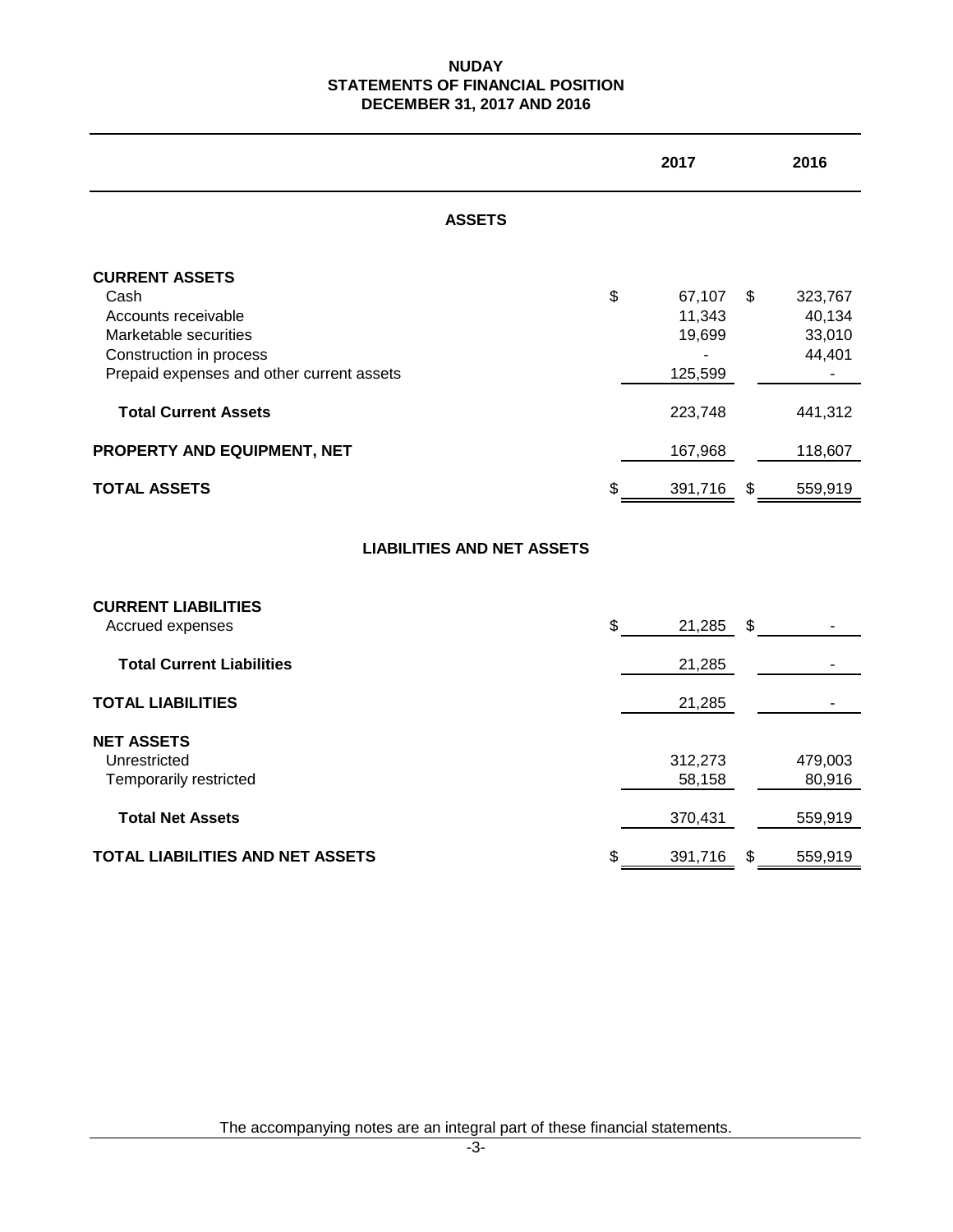#### **NUDAY STATEMENT OF ACTIVITIES FOR THE YEAR ENDED DECEMBER 31, 2017 (WITH SUMMARIZED INFORMATION FOR THE YEAR ENDED DECEMBER 31, 2016)**

|                                             | <b>Unrestricted</b> |    | <b>Temporarily</b><br><b>Restricted</b> |     | Total<br>2017 |     | Total<br>2016 |
|---------------------------------------------|---------------------|----|-----------------------------------------|-----|---------------|-----|---------------|
| <b>REVENUE AND SUPPORT</b>                  |                     |    |                                         |     |               |     |               |
| Donations and grants                        | \$<br>1,865,724     | \$ | 178,945                                 | \$. | 2,044,669     | S.  | 2,313,696     |
| Special events                              | 35,520              |    |                                         |     | 35,520        |     | 54,603        |
| In-kind contributions                       | 38,847,512          |    |                                         |     | 38,847,512    |     | 19,904,951    |
| Realized gain on sale of donated securities | 2,790               |    |                                         |     | 2,790         |     | (16, 343)     |
| Net assets released from restrictions       | 201,703             |    | (201,703)                               |     |               |     |               |
| TOTAL REVENUE AND SUPPORT                   | 40,953,249          |    | (22, 758)                               |     | 40,930,491    |     | 22,256,907    |
| <b>EXPENSES</b>                             |                     |    |                                         |     |               |     |               |
| Program services                            | 40,982,884          |    |                                         |     | 40,982,884    |     | 21,638,944    |
| Management and general                      | 98,699              |    |                                         |     | 98,699        |     | 61,682        |
| Fund raising                                | 38,396              |    |                                         |     | 38,396        |     | 34,129        |
| <b>TOTAL EXPENSES</b>                       | 41,119,979          |    |                                         |     | 41,119,979    |     | 21,734,755    |
| <b>INCREASE (DECREASE) IN NET ASSETS</b>    | (166, 730)          |    | (22, 758)                               |     | (189, 488)    |     | 522,152       |
| <b>NET ASSETS - BEGINNING OF YEAR</b>       | 479,003             |    | 80,916                                  |     | 559,919       |     | 37,767        |
| <b>NET ASSETS - END OF YEAR</b>             | \$<br>312,273       | S  | 58,158                                  | \$  | 370,431       | \$. | 559,919       |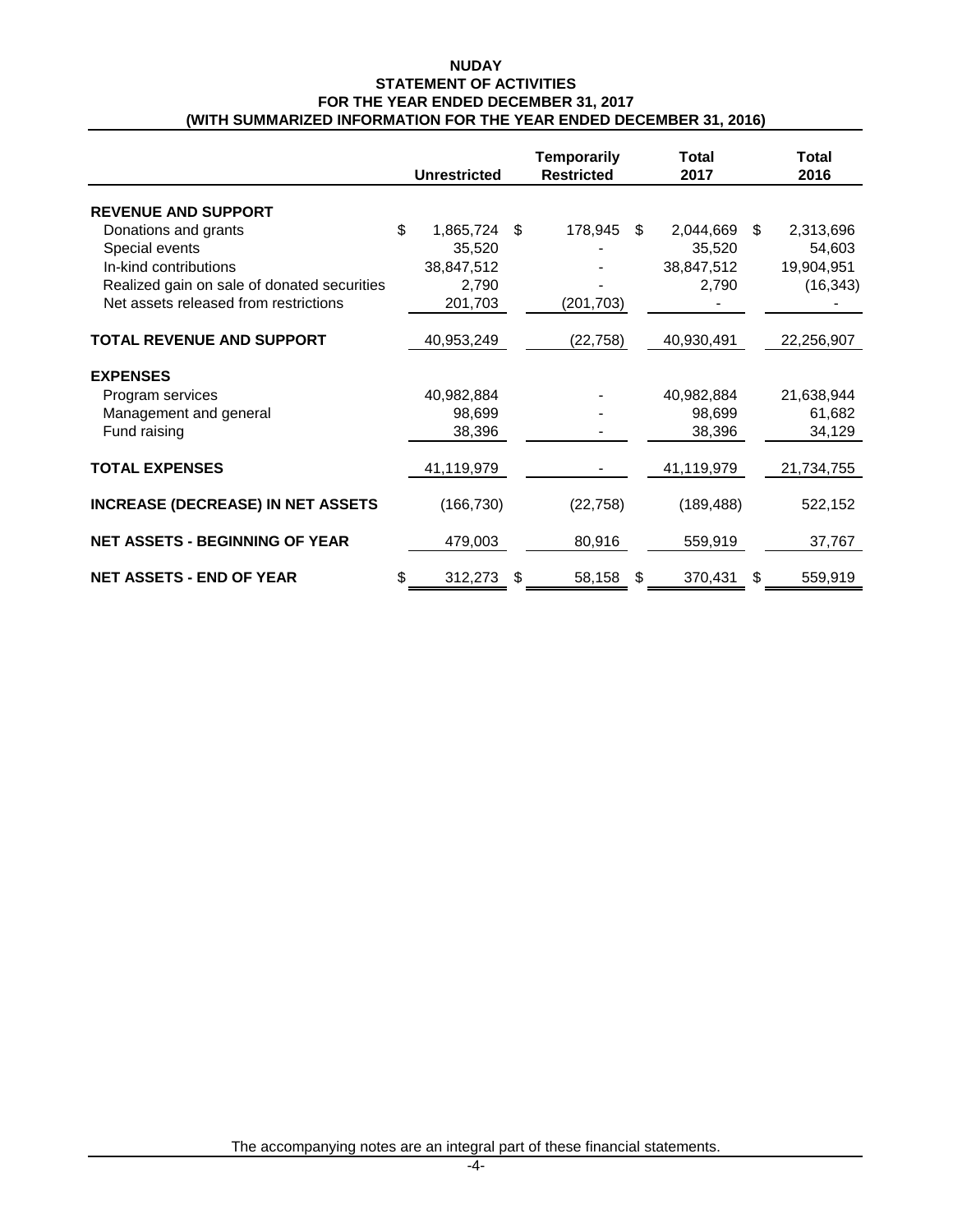### **NUDAY STATEMENT OF ACTIVITIES FOR THE YEAR ENDED DECEMBER 31, 2016**

|                                             | <b>Unrestricted</b> |     | <b>Temporarily</b><br><b>Restricted</b> | Total<br>2016   |
|---------------------------------------------|---------------------|-----|-----------------------------------------|-----------------|
| <b>REVENUE AND SUPPORT</b>                  |                     |     |                                         |                 |
| Donations                                   | \$<br>2,224,133     | -\$ | 89,563                                  | \$<br>2,313,696 |
| Special events                              | 54,603              |     |                                         | 54,603          |
| In-kind contributions                       | 19,904,951          |     |                                         | 19,904,951      |
| Realized loss on sale of donated securities | (16, 343)           |     |                                         | (16, 343)       |
| Net assets released from restrictions       | 44,522              |     | (44, 522)                               |                 |
| <b>TOTAL REVENUE AND SUPPORT</b>            | 22,211,866          |     | 45,041                                  | 22,256,907      |
| <b>EXPENSES</b>                             |                     |     |                                         |                 |
| Program services                            | 21,638,944          |     |                                         | 21,638,944      |
| Management and general                      | 61,682              |     |                                         | 61,682          |
| Fund raising                                | 34,129              |     |                                         | 34,129          |
| <b>TOTAL EXPENSES</b>                       | 21,734,755          |     |                                         | 21,734,755      |
| <b>INCREASE IN NET ASSETS</b>               | 477,111             |     | 45,041                                  | 522,152         |
| <b>NET ASSETS - BEGINNING OF YEAR</b>       | 1,892               |     | 35,875                                  | 37,767          |
| <b>NET ASSETS - END OF YEAR</b>             | \$<br>479,003       | \$  | 80,916                                  | \$<br>559,919   |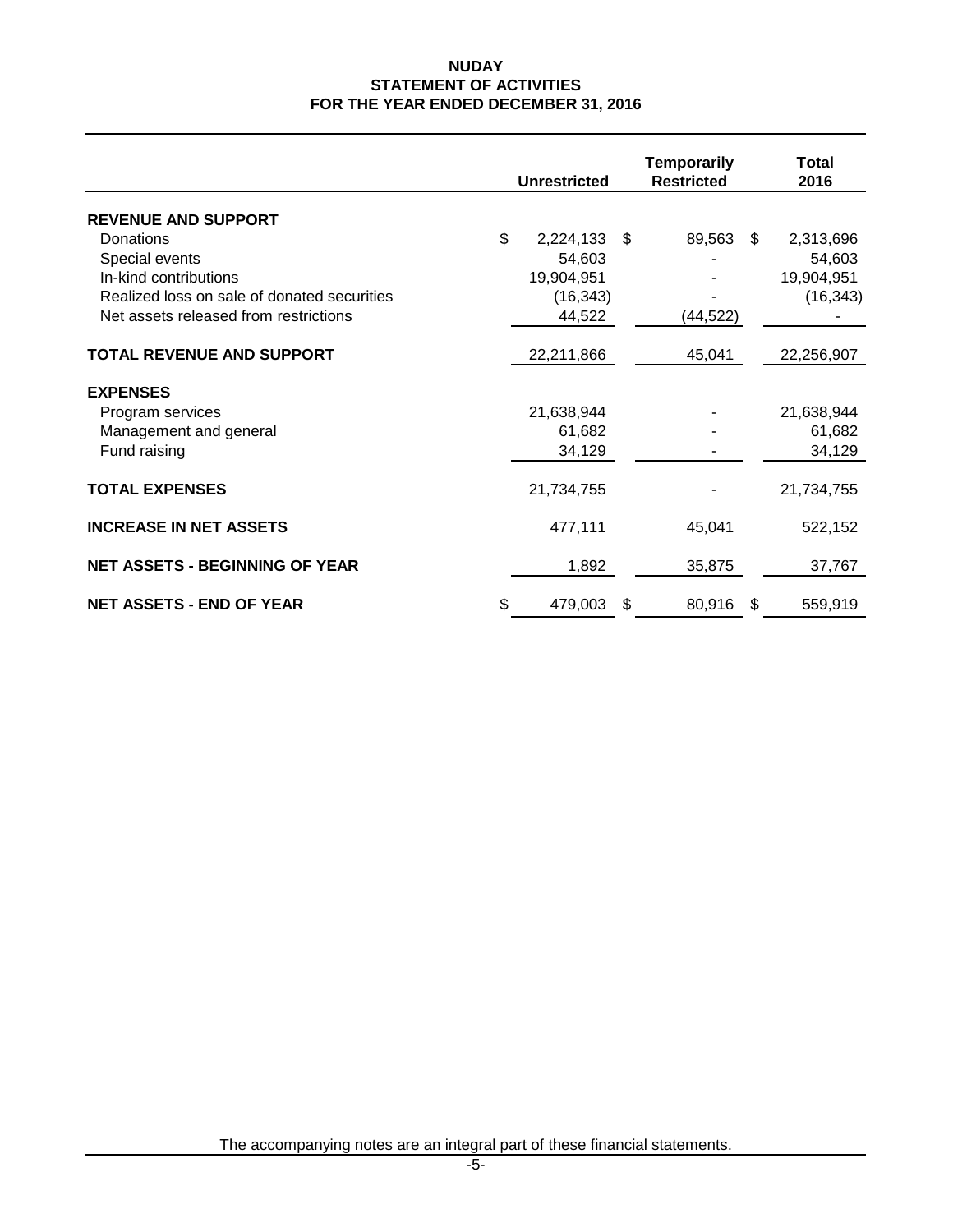# **NUDAY STATEMENT OF FUNCTIONAL EXPENSES FOR THE YEAR ENDED DECEMBER 31, 2017**

|                            |                  | <b>Management</b> |                    |                  |
|----------------------------|------------------|-------------------|--------------------|------------------|
|                            | Program          | and               |                    |                  |
|                            | <b>Services</b>  | General           | <b>Fundraising</b> | <b>Total</b>     |
|                            | 38,847,512       |                   |                    | 38,847,512       |
| In-kind expense<br>Orphan  | 461,467          |                   |                    | 461,467          |
|                            | 309,698          |                   |                    | 309,698          |
| Shipping expenses          | 208,742          |                   |                    | 208,742          |
| Seasonal campaigns         |                  |                   |                    |                  |
| Wages                      | 148,570          | 39,720            | 10,310             | 198,600          |
| Education                  | 187,189          |                   |                    | 187,189          |
| Medical                    | 122,908          |                   |                    | 122,908          |
| <b>Other Program Costs</b> | 92,844           | 23,052            |                    | 115,896          |
| Professional fees          | 82,551           | 20,638            |                    | 103,188          |
| Resettlement               | 102,915          |                   |                    | 102,915          |
| <b>Container costs</b>     | 74,934           |                   |                    | 74,934           |
| Water                      | 71,779           |                   |                    | 71,779           |
| Transfer expenses          | 51,841           |                   |                    | 51,841           |
| Bank & merchant fees       | 36,157           |                   |                    | 36,157           |
| Food security              | 34,162           |                   |                    | 34,162           |
| Payroll taxes              | 17,782           | 4,939             | 1,976              | 24,697           |
| Office                     | 18,343           | 4,586             |                    | 22,929           |
| Travel                     | 21,551           |                   |                    | 21,551           |
| <b>Special Events</b>      |                  |                   | 26,110             | 26,110           |
| Advertising                | 15,630           |                   |                    | 15,630           |
| Warehouse rent             | 13,004           |                   |                    | 13,004           |
| Depreciation               | 12,972           |                   |                    | 12,972           |
| Insurance                  | 10,126           | 2,531             |                    | 12,657           |
| Self-sustainability        | 9,717            |                   |                    | 9,717            |
| General assistance         | 9,395            |                   |                    | 9,395            |
| <b>Utilities</b>           | 6,541            | 1,635             |                    | 8,176            |
| Food                       | 4,428            |                   |                    | 4,428            |
| Dues                       | 3,518            | 879               |                    | 4,397            |
| Meals & entertainment      | 2,873            | 718               |                    | 3,591            |
| Repairs                    | 2,338            |                   |                    | 2,338            |
| Emergency                  | 1,400            |                   |                    | 1,400            |
| Total                      | \$<br>40,982,884 | \$<br>98,699      | \$<br>38,396       | \$<br>41,119,979 |

The accompanying notes are an integral part of these financial statements.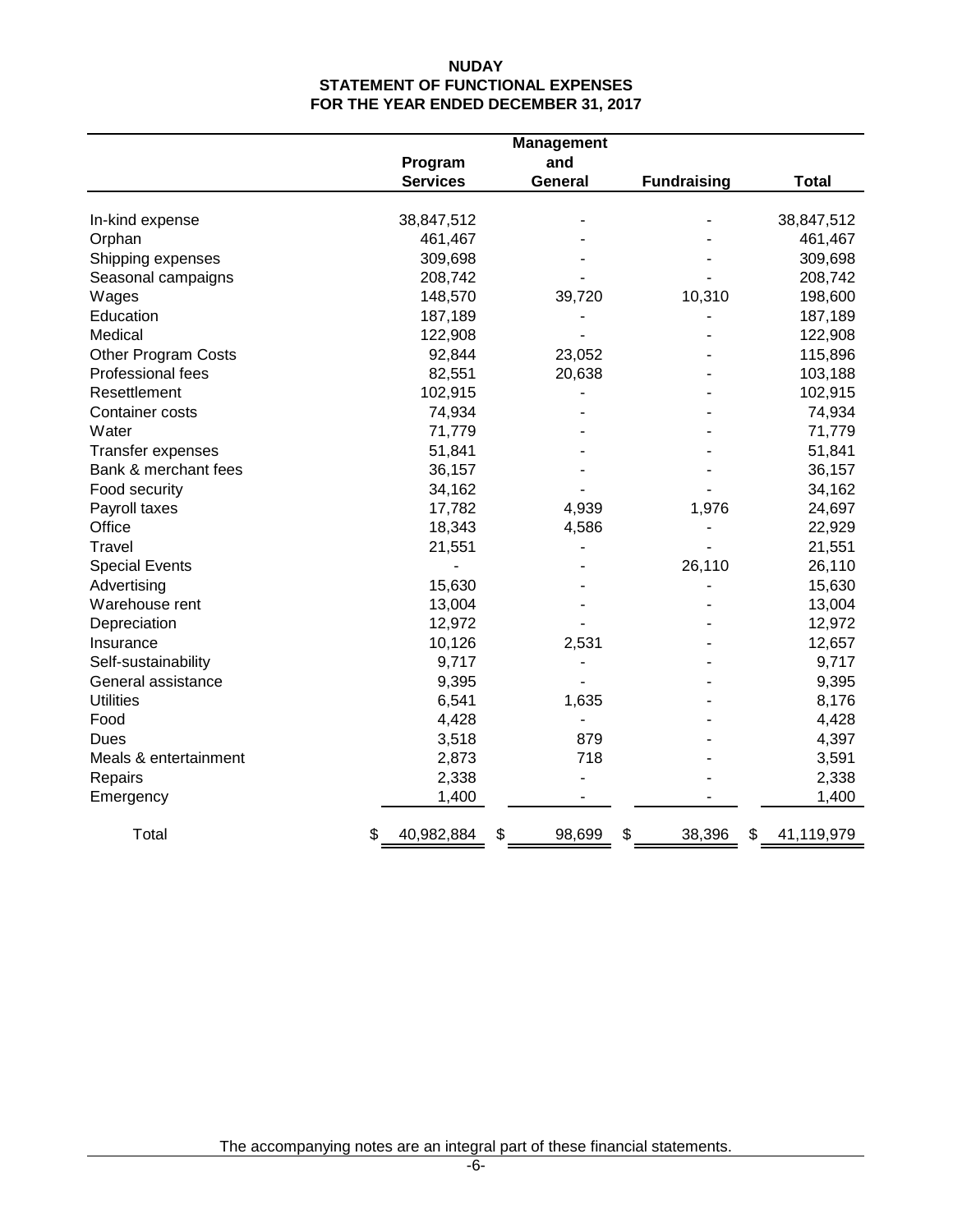# **NUDAY STATEMENT OF FUNCTIONAL EXPENSES FOR THE YEAR ENDED DECEMBER 31, 2016**

|                            |                 | <b>Management</b> |                    |                  |
|----------------------------|-----------------|-------------------|--------------------|------------------|
|                            | Program         | and               |                    |                  |
|                            | <b>Services</b> | General           | <b>Fundraising</b> | <b>Total</b>     |
|                            |                 |                   |                    |                  |
| In-kind expenses           | 19,904,951      |                   |                    | 19,904,951       |
| Container costs            | 297,612         |                   |                    | 297,612          |
| Orphan support             | 274,915         |                   |                    | 274,915          |
| Other program costs        | 165,605         |                   |                    | 165,605          |
| Medical                    | 147,391         |                   |                    | 147,391          |
| Education                  | 138,377         |                   |                    | 138,377          |
| Wages                      | 120,992         | 33,681            | 13,733             | 168,406          |
| <b>Emergency campaigns</b> | 116,020         |                   |                    | 116,020          |
| Seasonal campaigns         | 106,910         |                   |                    | 106,910          |
| Food security              | 95,564          |                   |                    | 95,564           |
| Professional fees          | 71,764          | 17,941            |                    | 89,705           |
| Resettlement & refugees    | 29,864          |                   |                    | 29,864           |
| Bank & merchant fees       | 26,193          |                   |                    | 26,193           |
| Transfer expense           | 24,473          |                   |                    | 24,473           |
| Warehouse rent             | 23,116          |                   |                    | 23,116           |
| Advertising                | 21,311          |                   |                    | 21,311           |
| Special events             |                 |                   | 20,396             | 20,396           |
| Payroll tax                | 15,432          | 3,858             |                    | 19,290           |
| Self-sustainability        | 13,252          |                   |                    | 13,252           |
| Travel                     | 9,714           |                   |                    | 9,714            |
| <b>Utilities</b>           | 8,683           | 2,171             |                    | 10,854           |
| Social business            | 7,983           |                   |                    | 7,983            |
| Insurance                  | 7,192           | 1,798             |                    | 8,990            |
| Office supplies            | 6,534           | 1,633             |                    | 8,167            |
| Depreciation               | 2,696           |                   |                    | 2,696            |
| Dues & subscriptions       | 2,400           | 600               |                    | 3,000            |
| Total                      | 21,638,944      | \$<br>61,682      | \$<br>34,129       | \$<br>21,734,755 |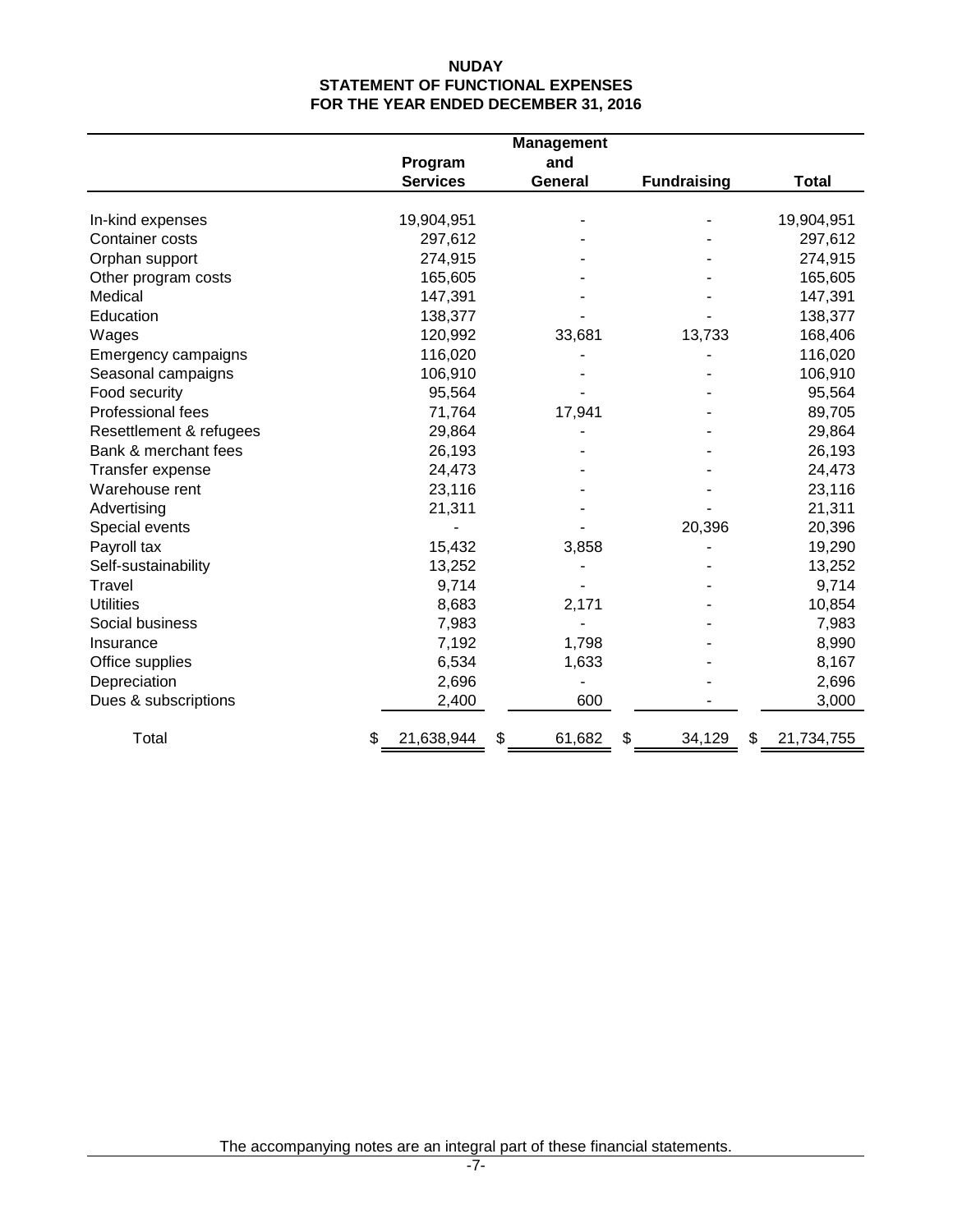#### **NUDAY STATEMENTS OF CASH FLOWS FOR THE YEARS ENDED DECEMBER 31, 2017 AND 2016**

|                                                                                                           | 2017            | 2016       |
|-----------------------------------------------------------------------------------------------------------|-----------------|------------|
| <b>CASH FLOWS FROM OPERATING ACTIVITIES</b>                                                               |                 |            |
| Change in net assets                                                                                      | \$<br>(189,488) | 522,152    |
| Adjustments required to reconcile increase in net assets<br>to net cash provided by operating activities: |                 |            |
| Depreciation                                                                                              | 12,972          | 2,696      |
| (Increase) decrease in accounts receivable                                                                | 28,791          | (40, 134)  |
| (Increase) decrease in marketable securities                                                              | 13,311          | (18, 540)  |
| (Increase) decrease in construction in process                                                            | 44,401          | (44, 401)  |
| (Increase) decrease in prepaid expenses and other current assets                                          | (125, 599)      |            |
| (Decrease) increase in accounts payable and accrued expenses                                              | 21,285          | (46, 200)  |
| <b>Total Adjustments</b>                                                                                  | (4,839)         | (146, 579) |
| Net Cash Provided by (Used in) Operating Activities                                                       | (194,327)       | 375,573    |
| <b>CASH FLOWS FROM INVESTING ACTIVITIES</b>                                                               |                 |            |
| Capital expenditures                                                                                      | (62, 333)       | (121, 303) |
| <b>Net Cash Used in Investing Activities</b>                                                              | (62, 333)       | (121, 303) |
| <b>NET INCREASE (DECREASE) IN CASH</b>                                                                    | (256, 660)      | 254,270    |
| <b>CASH AT BEGINNING OF YEAR</b>                                                                          | 323,767         | 69,497     |
| <b>CASH AT END OF YEAR</b>                                                                                | 67,107<br>\$    | 323,767    |

## **SUPPLEMENTAL CASH FLOW DISCLOSURES**

#### **CASH PAID DURING THE YEAR**

| $1 - 1 - 1 - 1$<br>___ | - |  |
|------------------------|---|--|
| axes                   |   |  |
|                        |   |  |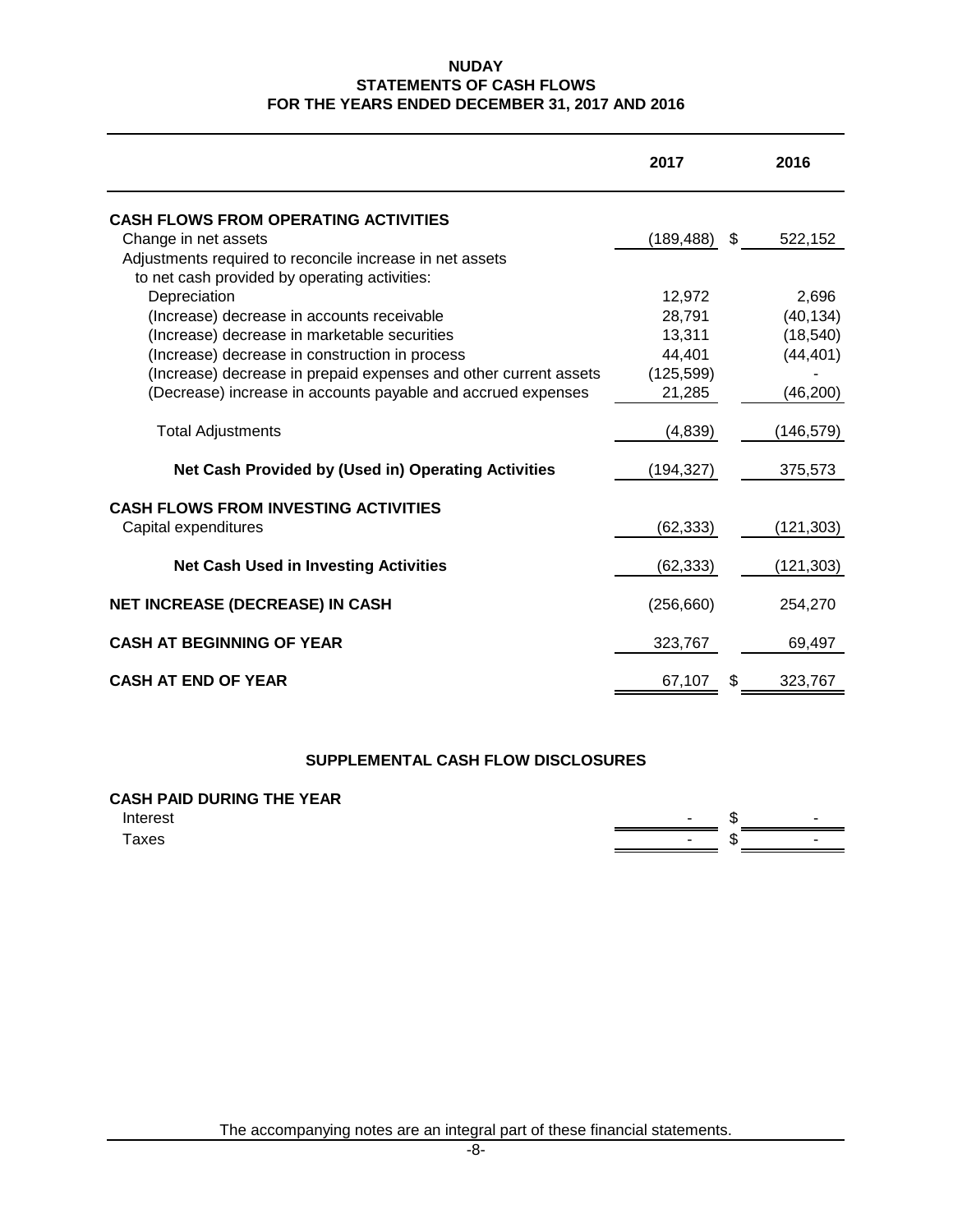# **1. NATURE OF ORGANIZATION**

Based in Windham, New Hampshire, NuDay ("the Organization") was founded in 2013 as a private, charitable, not-for-profit organization. Guided by its mission statement, "One Person at Time, One Humanity Closer," NuDay champions the empowerment of Syrian mothers and children through immediate humanitarian assistance and long-term, socio-economic projects and programming for Syrian internally displaced persons and Syrian refugees in bordering Turkey and in the US. Programs range from orphan sponsorship, medical clinics, educational institutions, psycho-social support, and cargo containers sending humanitarian and medical aid from the United States to Syria. The end goal of NuDay is simple: to rebuild agency through confidence and self-reliance while building bridges across geographical and cultural differences.

# **2. SUMMARY OF SIGNIFICANT ACCOUNTING POLICIES**

#### **Basis of Accounting**

The accompanying financial statements have been prepared on the accrual basis of accounting. Accordingly, revenues are recognized when earned rather than received and expenses are recognized when incurred rather than paid.

#### **Cash and Cash Equivalents**

Cash and cash equivalents include all monies in banks and highly liquid investments with maturity dates of less than three months.

#### **Accounts Receivable**

Throughout the year the Organization receives donations via third party online platforms. In some cases, those donations are not remitted to the Organization immediately. The Organization was due \$11,343 and \$40,134 from a third party online platform, as of December 31, 2017 and 2016, respectively. The Organization considers all accounts receivable to be fully collectible; accordingly, no allowance for doubtful accounts is required.

#### **Marketable Securities**

Occasionally, the Organization receives donations of marketable securities, which are transferred to a brokerage account in the name of the Organization and shortly thereafter placed for sale. Marketable securities of the Organization were \$19,699 and \$33,010 as of December 31, 2017, and 2016, respectively.

#### **Property and Equipment**

Property and equipment is recorded at cost or, if donated, at the fair market value at the date of the donation. Improvements are depreciated over the respective lives of the leases, or the life of the improvements, whichever is shorter. Depreciation is computed using the straightline method. Routine repairs and maintenance expenditures are expensed as incurred.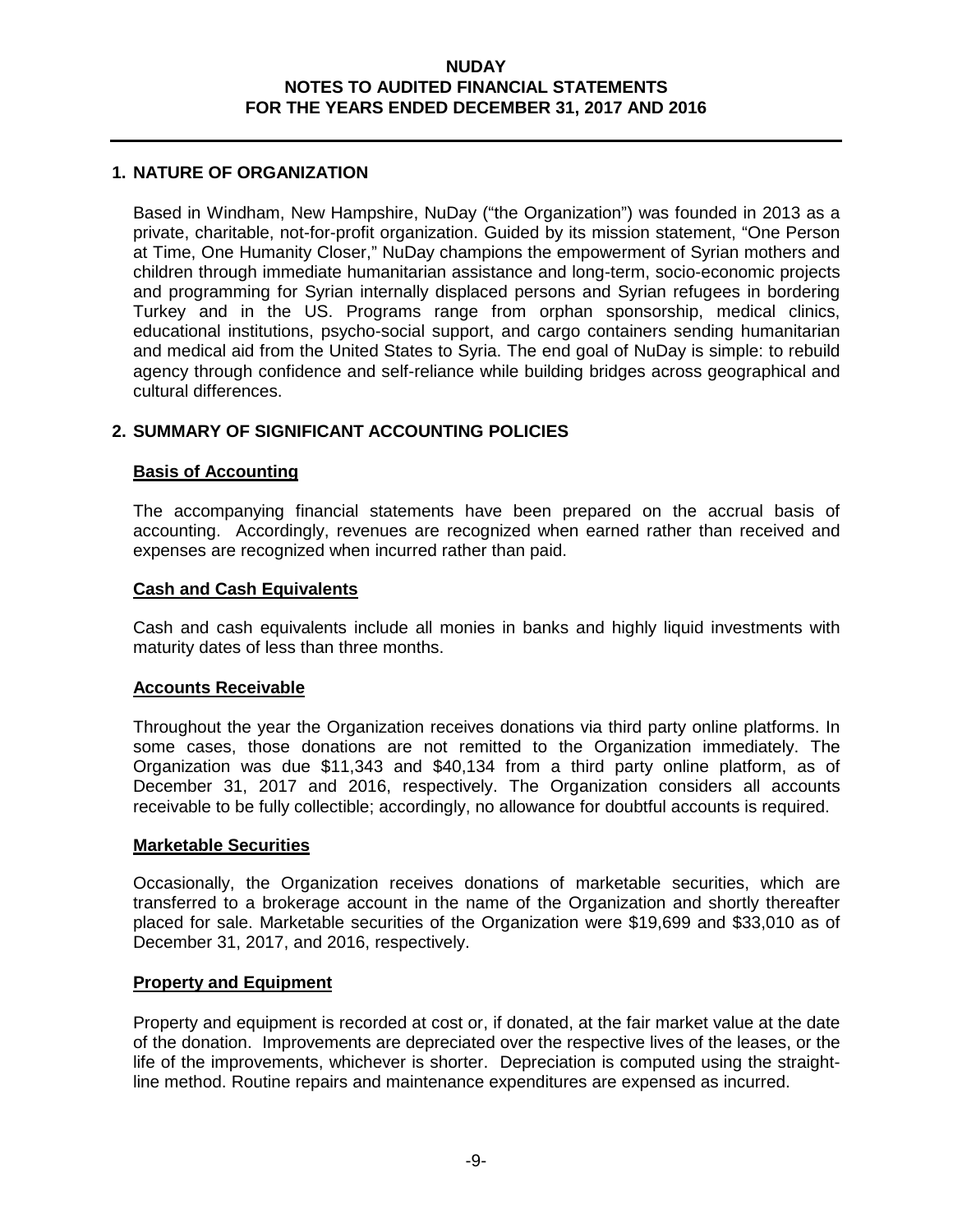## **2. SUMMARY OF SIGNIFICANT ACCOUNTING POLICIES (CONTINUED)**

#### **Income Tax Status**

The Organization is exempt from income taxes under section  $501(c)(3)$  of the Internal Revenue Code. Therefore, no provision is made for federal income taxes in the accompanying financial statements.

#### **Uncertain Tax Positions**

Management has determined that the Organization does not have any uncertain tax positions and associated unrecognized benefits that materially impact the financial statements or related disclosures. Since tax matters are subject to some degree of uncertainty, there can be no assurance that the Organization's tax returns will not be challenged by the taxing authorities and that the Organization will not be subject to additional tax, penalties, and interest as a result of such challenge. Generally, the Organization's tax returns remain open for three years for both federal, New Hampshire and Massachusetts income tax examination.

#### **Cost Allocation**

The cost of providing various programs and management and general expenses has been summarized on a functional basis in the statement of functional expenses. Accordingly, certain costs have been allocated among the programs and supporting services benefited.

#### **Use of Estimates**

The preparation of the financial statements in conformity with generally accepted accounting principles requires management to make estimates and assumptions that affect the reported amounts of assets and liabilities and disclosure of contingent assets and liabilities at the date of the financial statements and the reported amounts of revenues and expenses during the reporting period. Actual results could differ from those estimates.

#### **Financial Statement Presentation**

U.S. generally accepted accounting principles require the Organization to report information regarding its financial position and activities according to three classes of net assets. Accordingly, net assets of the Organization and changes therein are classified and reported as follows:

Unrestricted net assets – Net assets that are not subject to donor-imposed stipulations

Temporarily restricted net assets – Net assets subject to donor-imposed stipulations that may or will be met either by action of the Organization and/or passage of time. When a restriction does expire, temporarily restricted net assets are reclassified to unrestricted net assets and reported in the statement of activities as net assets released from restrictions.

Permanently restricted net assets – Net assets subject to donor-imposed stipulations that they be maintained permanently by the Organization.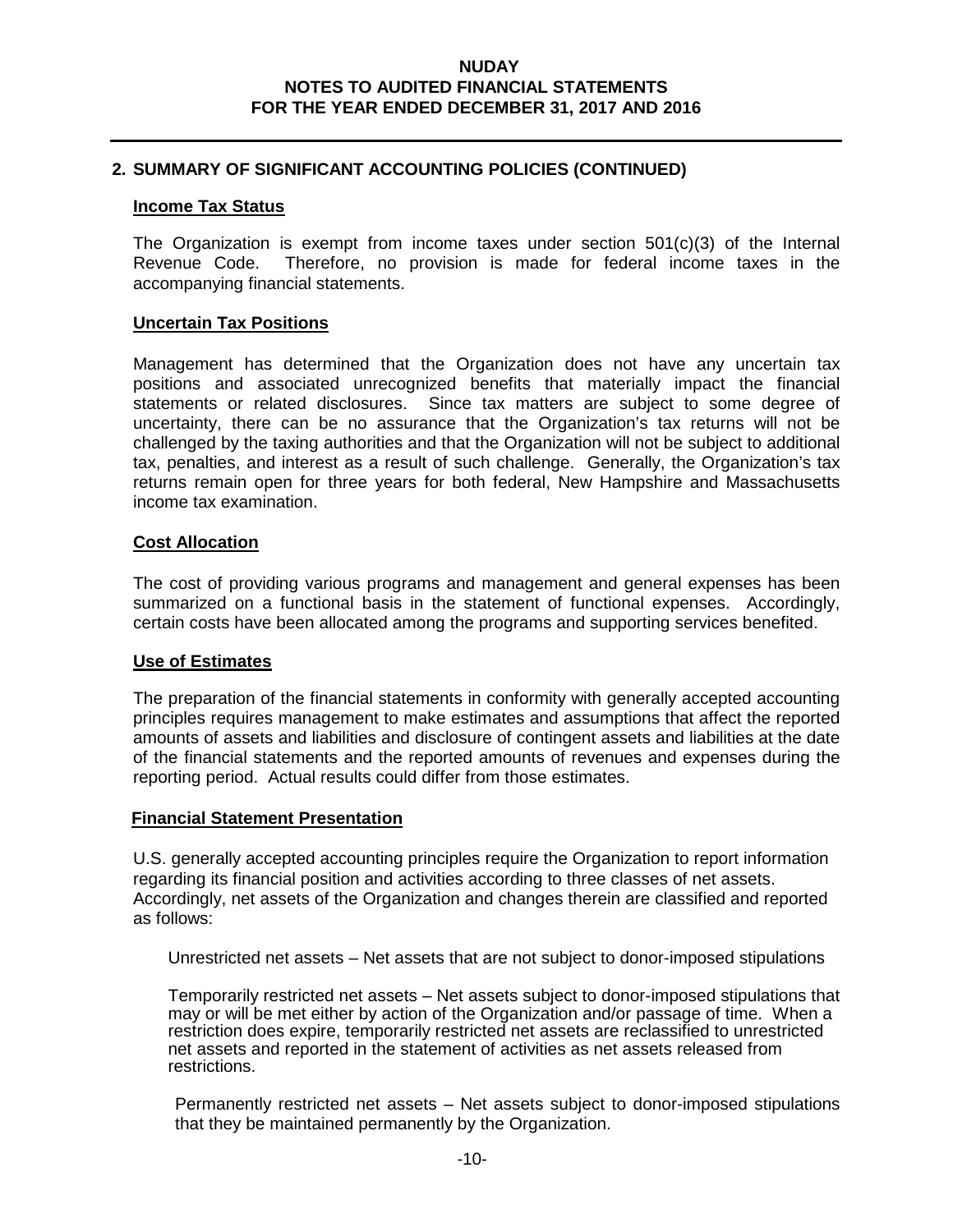# **2. SUMMARY OF SIGNIFICANT ACCOUNTING POLICIES (CONTINUED)**

#### **Contributions**

The Organization recognizes contribution revenue when an unconditional pledge is made or when cash is received if a pledge was not made. Contributions received are reported as unrestricted, temporarily restricted, or permanently restricted, based on donor intent.

#### **Revenue Recognition**

Revenues are reported as increases in unrestricted net assets unless use of the related assets is limited by donor-imposed restrictions. Expenses are reported as decreases in unrestricted net assets. Gains and losses on investments and other assets or liabilities are reported as increases or decreases in unrestricted net assets unless their use is restricted by explicit donor stipulation or by law. Expirations of temporary restrictions on net assets by fulfillment of the donor-stipulated purpose or by passage of the stipulated time period are reported as reclassifications between the applicable classes of net assets.

### **Advertising**

The Organization follows the policy of charging the cost of advertising to expense when incurred. Advertising costs were \$15,630 and \$21,311 for the years ended December 31, 2017 and 2016, respectively.

#### **Reclassifications**

Certain amounts in the financial statements for the year ended December 31, 2016 have been reclassified to conform to the current year presentation.

#### **Fair Value Measurements**

FASB guidance on fair value measurements defines fair value, establishes a framework for measuring fair value and expands disclosure of fair value measurements. The guidance applies to all assets and liabilities that are measured and reported on a fair value basis. The carrying amounts of financial instruments, including cash and cash equivalents, accounts receivable, and accounts payable and accrued liabilities, approximate fair value due to the short maturity of these instruments.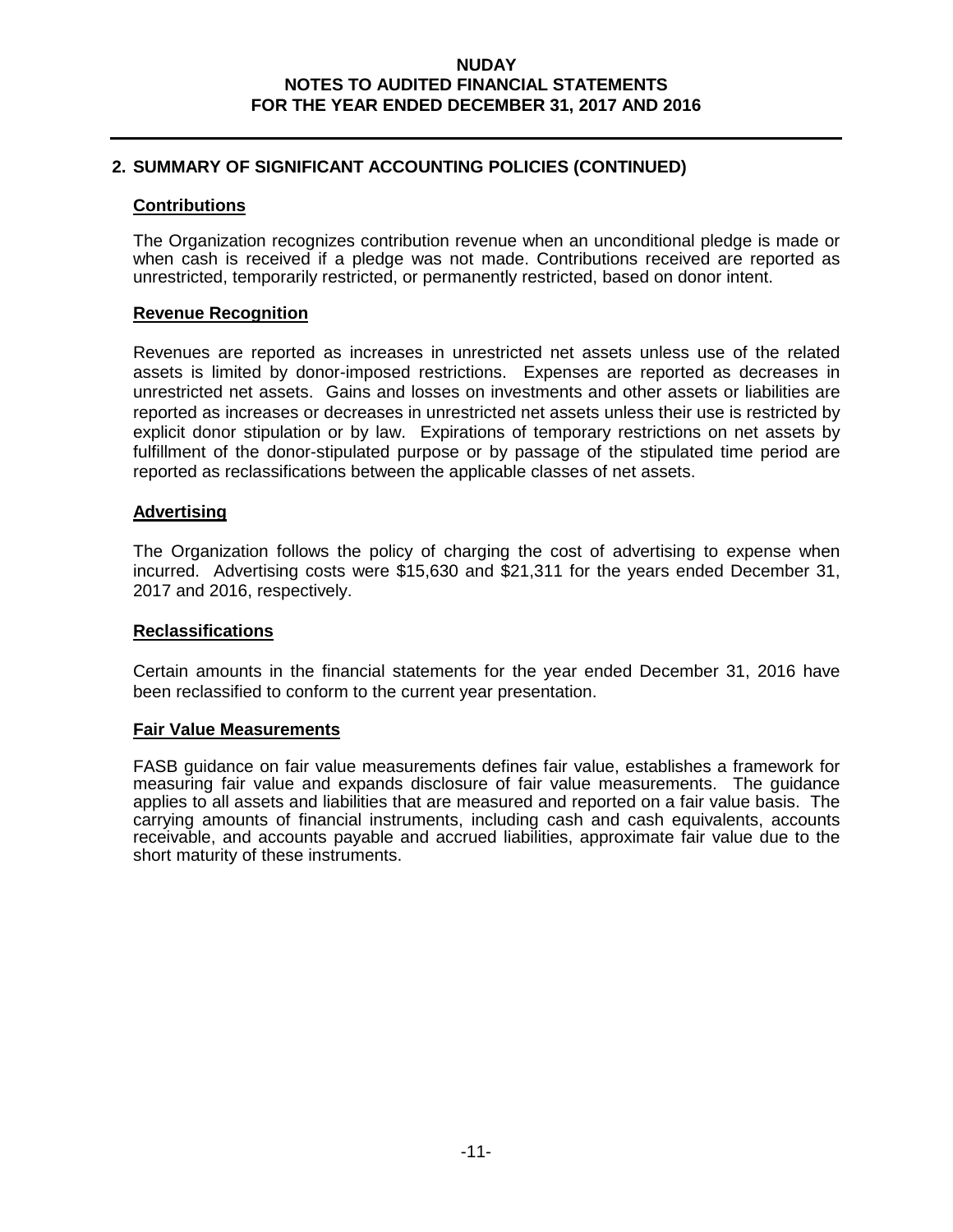**\_\_\_\_\_\_\_\_\_\_\_\_\_\_\_\_\_\_\_\_\_\_\_\_\_\_\_\_\_\_\_\_\_\_\_\_\_\_\_\_\_\_\_\_\_\_\_\_\_\_\_\_\_\_\_\_\_\_\_\_\_\_\_\_\_\_\_\_\_\_\_\_\_\_\_\_**

#### **Fair Value of Financial Instruments**

Accounting principles generally accepted in the United States establishes a fair value measurement hierarchy that prioritizes the inputs to valuation techniques used to measure fair value. This hierarchy consists of three broad levels:

Level 1 – Fair value input consists of unadjusted quoted prices in active markets for identical assets, which have the highest priority.

Level 2 – Fair value input consists of observable inputs other than quoted prices for identical assets.

Level 3 – Fair value input consists of unobservable inputs and have the lowest priority.

The Organization uses appropriate valuation techniques based on the available inputs to measure the fair value of its investments. When available, the Organization measures the fair value using Level 1 inputs because they generally provide the most reliable evidence of fair value.

#### **3. MARKETABLE SECURITIES**

Marketable securities are stated at fair value and consist of publicly traded securities as follows as of December 31:

|                                                        | 2017                   |   | 2016             |
|--------------------------------------------------------|------------------------|---|------------------|
| Cost<br><b>Fair Value</b>                              | \$<br>19,699<br>19,699 | S | 33,010<br>33,010 |
| Unrealized appreciation (depreciation) in market value |                        |   |                  |
| Investment return is summarized as follows:            |                        |   |                  |
| Realized loss on sale of securities                    | 2.790                  |   | 16,343           |

# **4. CONSTRUCTION IN PROCESS**

The Organization has executed a 20-year land lease in 2016 for the purpose of building 90 homes, a school and a mosque on the leased property. As of December 31, 2017, the facilities are complete and the associated costs are included in property and equipment on the balance sheet. As of December 31, 2016, the costs incurred with completing the remaining, in process 45 units, is classified as construction in process on the balance sheet.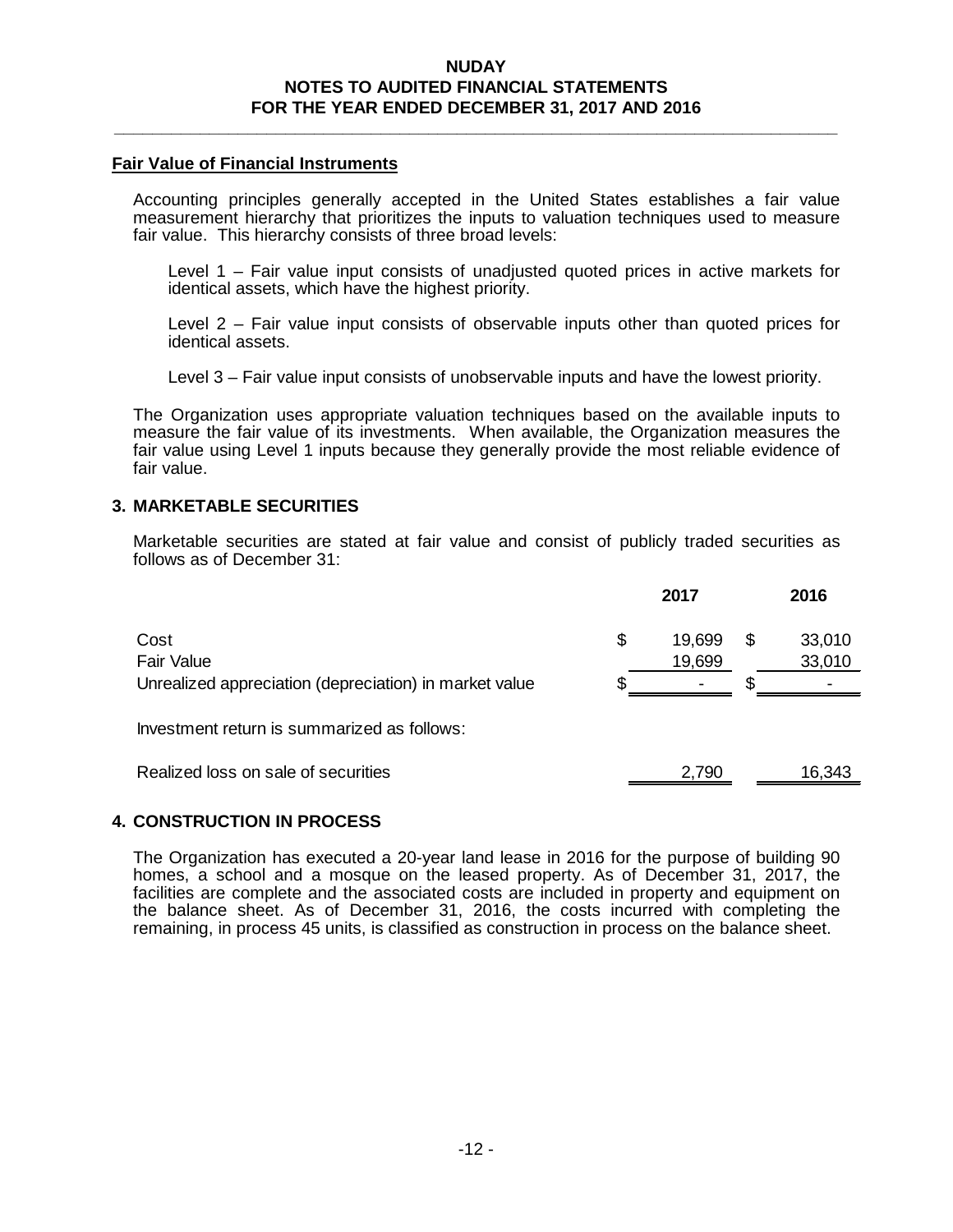**\_\_\_\_\_\_\_\_\_\_\_\_\_\_\_\_\_\_\_\_\_\_\_\_\_\_\_\_\_\_\_\_\_\_\_\_\_\_\_\_\_\_\_\_\_\_\_\_\_\_\_\_\_\_\_\_\_\_\_\_\_\_\_\_\_\_\_\_\_\_\_\_\_\_\_\_**

# **5. PROPERTY AND EQUIPMENT**

Property and equipment consists of the following at December 31:

|                                                                      | 2017                                        |   | 2016               |
|----------------------------------------------------------------------|---------------------------------------------|---|--------------------|
| Leasehold improvements<br>Computers and equipment<br><b>Vehicles</b> | \$<br>165,704<br>10,431<br>7,500<br>183,635 | S | 121,303<br>121,303 |
| Less: accumulated depreciation                                       | (15,667)                                    |   | (2,696)            |
| Net Property and Equipment                                           | \$<br>167,968                               | S | 118,607            |

Depreciation expense was \$12,972 and \$2,696 for the years ended December 31, 2017 and 2016, respectively.

#### **6. RELATED PARTIES**

The Organization employs the daughter of a member of management. The total amount paid to this employee was \$52,650 and \$18,000 during the years ended December 31, 2017 and 2016, respectively. This compensation is classified as wages in the Statement of Functional Expenses.

The Organization was provided consulting services by the daughter of a member of management. This related party was compensated \$18,217 and \$16,698 during the years ended December 31, 2017 and 2016, respectively. This expense is included in professional fees in the Statement of Functional Expenses.

One board member is the spouse of a member of management. This board member received no compensation for the services performed for the Organization.

There were no amounts due to or from any related parties as of December 31, 2017 or 2016, respectively.

#### **7. IN-KIND CONTRIBUTIONS**

The Organization receives contributions of an in-kind nature, which represent the estimated fair market value of donated supplies and services. These in-kind donations were recorded both as support revenue and program expense upon the export shipments to Turkey and Syria to assist in the humanitarian work and care provided to displaced Syrian refugees. The nature of these contributions, which is included in the statement of activities, is as follows for the year ended December 31, 2017 and 2016, respectively:

|                              | 2017          |     | 2016         |
|------------------------------|---------------|-----|--------------|
| Food                         | \$<br>492.640 | \$. | 854,879      |
| Clothing & household items   | 13,989,472    |     | 6,131,940    |
| Medical supplies & equipment | 24,365,400    |     | 12,918,132   |
| Total                        | \$38,847,512  |     | \$19,904,951 |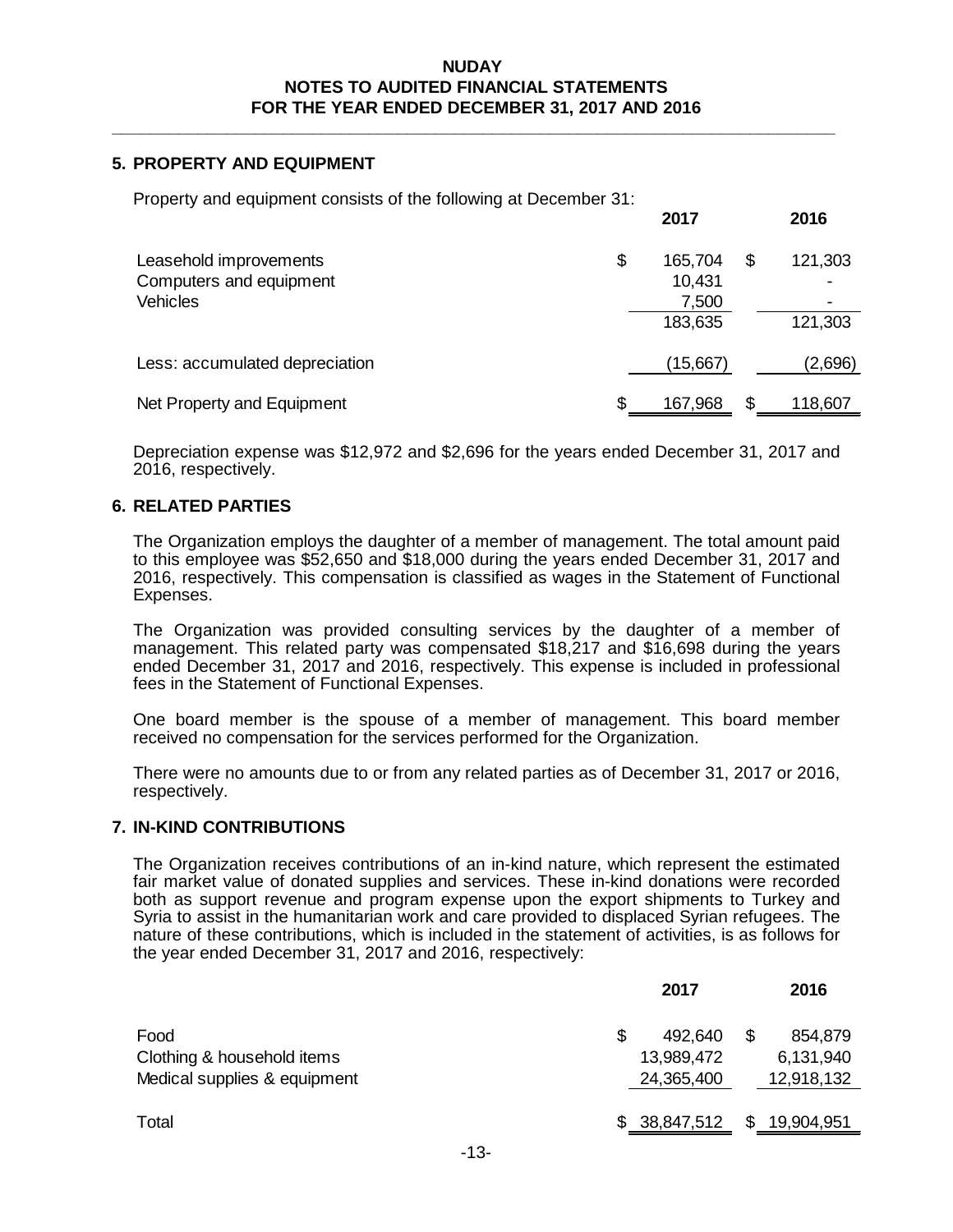**\_\_\_\_\_\_\_\_\_\_\_\_\_\_\_\_\_\_\_\_\_\_\_\_\_\_\_\_\_\_\_\_\_\_\_\_\_\_\_\_\_\_\_\_\_\_\_\_\_\_\_\_\_\_\_\_\_\_\_\_\_\_\_\_\_\_\_\_\_\_\_\_\_\_\_\_\_**

# **8. SPECIAL EVENTS**

Revenue reported on the statement of activities, and expenses reported on the statement of functional expenses, as special events, consists of major fundraising events held during the year.

Net revenue generated from special events during the years ended December 31, 2017 and 2016 was \$9,410 and \$ \$34,207 for the years ended December 31, 2017 and 2016, respectively.

# **9. CASH FLOWS**

Occasionally, the Organization receives donations of marketable securities, which are sent to a brokerage account in the name of the Organization and shortly thereafter placed for sale. When the securities are sold, the funds are transferred to an operating account. Donations of marketable securities received were valued at \$19,699 and \$58,930 during the years ended December 31, 2017 and 2016, respectively and are included in revenue and support on the statement of activities.

# **10. TEMPORARILY RESTRICTED NET ASSETS**

Temporarily restricted net assets at December 31, 2017 and 2016 consist of the following:

|                                                                                                             |   | 2017             |     | 2016   |
|-------------------------------------------------------------------------------------------------------------|---|------------------|-----|--------|
| Restricted by contributors for the Ahmad Alkhalaf Project<br>Restricted by contributors for Container Costs | S | 23,158<br>35,000 | \$. | 80,916 |
| <b>Total Temporarily Restricted Net Assets</b>                                                              |   | 58,158           |     | 80,916 |

During the year nets assets were released from donor restrictions by incurring expense satisfying the restricted purposes or by occurrence of other events specified by donors. The total amount released from restrictions was \$201,703 and \$44,522, for the years ended December 31, 2017 and 2016, respectively.

## **11. CONCENTRATIONS**

The Organization places its cash equivalents in bank deposit accounts at credit-worthy financial institutions. The Organization has not experienced any losses on its cash equivalents. From time to time the bank deposit account balances may exceed federal depository insurance coverage and management considers this to be a normal business risk. At December 31, 2017, the Organization had no uninsured bank deposit account balances.

For the year ended December 31, 2017, approximately 54% of the Organization's in-kind contributions came from one donor.

For the year ended December 31, 2016, approximately 12% of the Organization's contribution revenue came from one donor, and approximately 62% of the Organization's inkind contributions came from one donor.